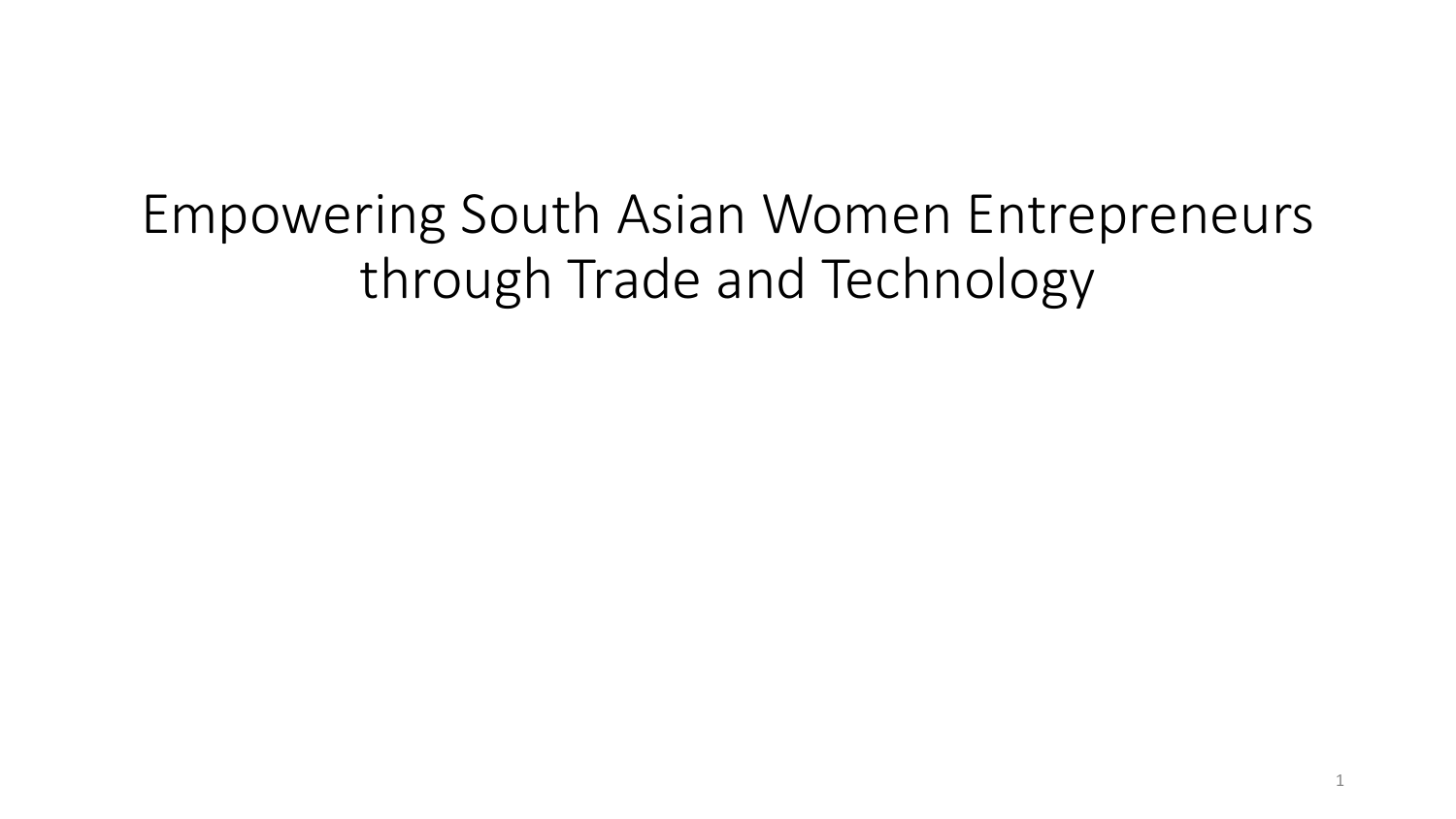### Empowering Women Entrepreneurs:

**A) UN Sustainable Development Goals, 2015**: Gender Equality and Empowerment (SDG no. 5) mainstreamed in all SDGs. Goals to be achieved by 2030

Reality check: World Economic Forum's Report on Global Gender Gap Index, 2021:

- India ranks 140<sup>th</sup> among 156 nations. Bangladesh (65), Nepal (106), Sri Lanka (116), Bhutan (130), Pakistan (153) and Afghanistan (156)
- India closed only 62.5% of the gender gap till date. Share of women in professional and technical roles 29.2%. Share of women in senior and managerial positions 14.6%. Firms with female top managers 8.9%
- ❖ We have miles to go before we sleep....

**B) Global Movement for promoting Women in Trade**: WTO 2017 Buenos Aires Declaration: Agenda: i) foster women's economic empowerment ii) remove gender-specific barriers to trade iii) collect and share gender-specific data on women in trade. **Percentage of South Asian women in regional and global trade is estimated to be below 5%**

**C) Survey conducted amongst South Asian women entrepreneurs in March 2019 by WTO in collaboration with SAWDF:**

Overwhelming majority indicated interest in participating in regional and global trade. Trade seen as <sup>a</sup> vehicle to improve their incomes, socio-economic status. Trade as <sup>a</sup> window to access new technologies and improve competitiveness. Export to achieve economies of scale. Aware of the pitfalls in global trade: seek guidance/training/support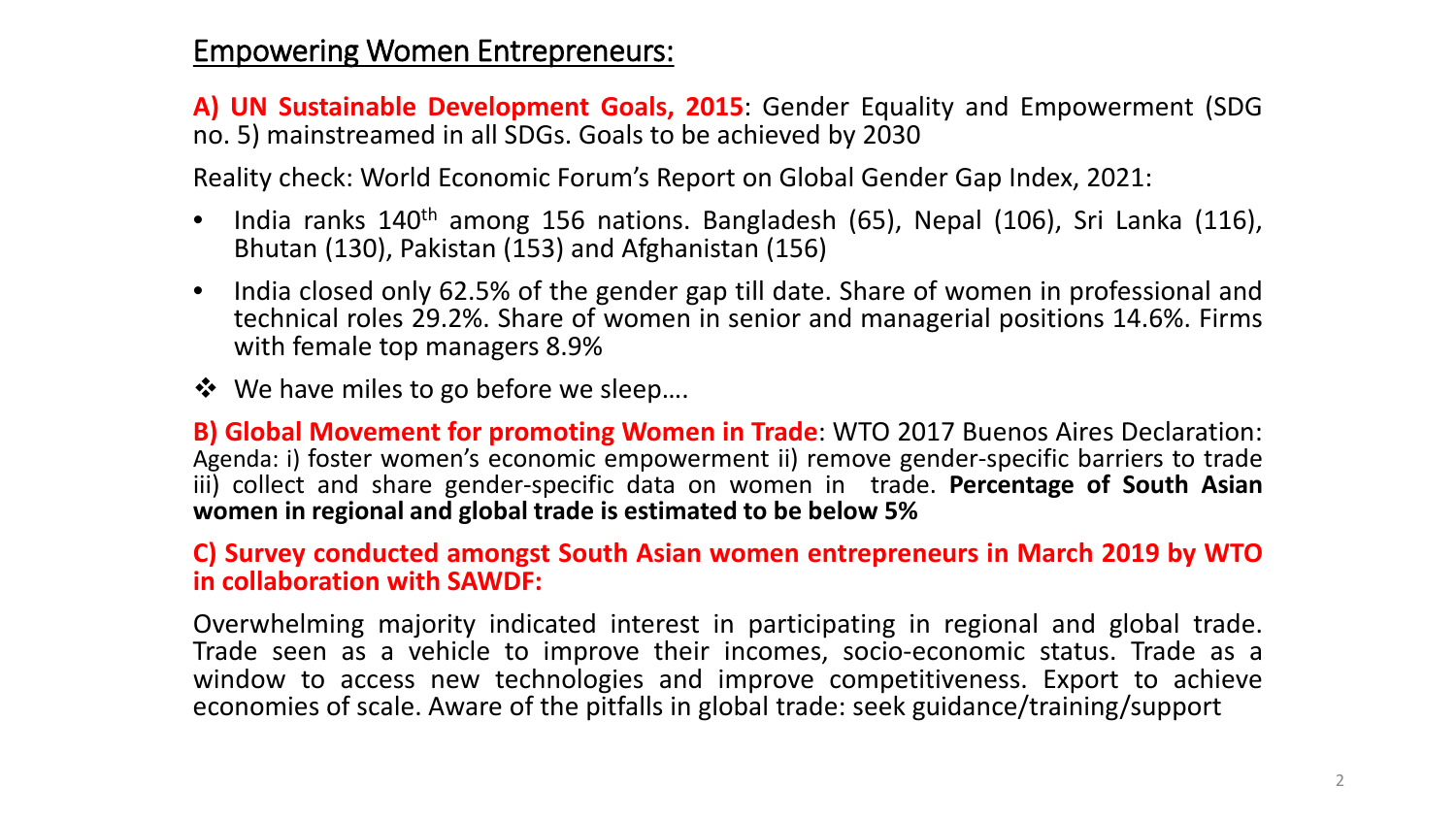## Assisting South Asian Women Entrepreneurs to become globally competitive

Woman-owned enterprises: 1) large 2) small and medium 3) micro. **Focus on SMEs** 

**What are the challenges/hurdles faced by Women Entrepreneurs?** Lack of support/mentoring at the stage of conceptualization (which product, what technology, which equipment, what location, which markets), no immovable asset to offer as collateral to banks, marketing constraints, lack of networking opportunities, harassment by Government inspectors, lack of family support. "Lone Woman struggling in a Man's world"

- Association of Lady Entrepreneurs of India (ALEAP)-Comprehensive approach to support women entrepreneurs-Govt of India wants it to be a model for replicating in other parts of the country
- Flagship project-Industrial estate exclusively for women entrepreneurs at Gajularamaram near Hyderabad 1995. ALEAP as a developer and manager of industrial estates. Policy of Government of AP to recognize private development and management of industrial estates under Industrial Area Local Authority Act 1994. State Government provided basic infrastructure up to the border of the industrial estate-electricity, water supply, road connection, internet connection. Internal infrastructure developed and maintained by ALEAP. Setting up **Export-oriented Green Industrial Parks** with platinum rating. Developed 3 estates and 3 under construction
- **Woman as owner of an asset** (industrial plot), advisory services at the doorstep, protection from harassment by local govt officials, CFCs, social support systems-creches, canteens, medical clinics, security. **If unit fails, appreciated value of land as a safety net to settle bank dues**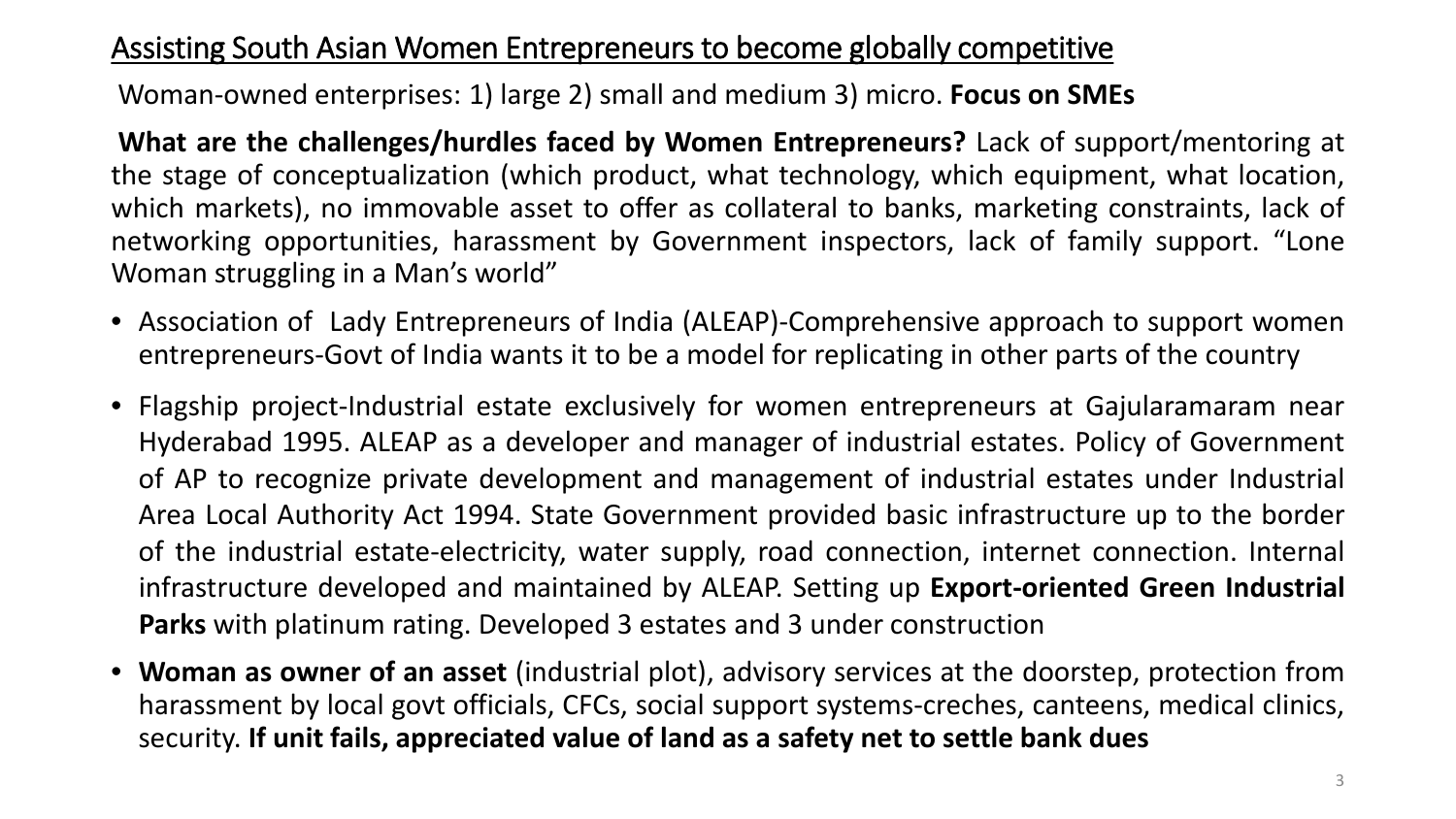## Support Services for Women Entrepreneurs

- **Centre for Entrepreneurship Development** (CED): Training and support services-assistance in preparing DPRs, technology transfers, selection of machinery, company secretarial services, regulatory environment, Government's promotional schemes, marketing support-trade information/market surveys, product exhibitions & catalogue shows, marketing skills. 300 policy and business experts on roles of CED for consultations. Collaboration with ISB for EDP programs. Reaching out through "MSME HELP DESK". Business Survival and Resilience during Covid - digital skilling, e-Commerce
- Nearly 60,000 beneficiaries of skilling programs across various professional, technical, personnel and business skills under **Vandemataram** Program. Industrial Apprenticeship Program-Ministry of Skill Development under STRIVE and PM YUVA
- **ALEAP Credit Guarantee Association**: facilitating sanction of bank loans without collateral security.

#### **ALEAP a member of State Level Bankers' Committee**

- **Corporate tie-ups**: Hub & Spoke Model for garment manufacturing with Aditya Birla Group
- Own **E-Commerce platform "ALEIZONE"** and also physical shops to provide marketing support
- **300,000 women entrepreneurs aided** thru' incubation, training, infra, market support and other programs
- **International Experiences**: international conferences/exhibitions/trainings/exposure visits for women entrepreneurs
- **Partnerships and Global Collaborations**: Government, industry, academia, R&D institutions, Institutes of National Importance (INI), Banks and International Development Institutions-World Bank, EU, ADB, GIZ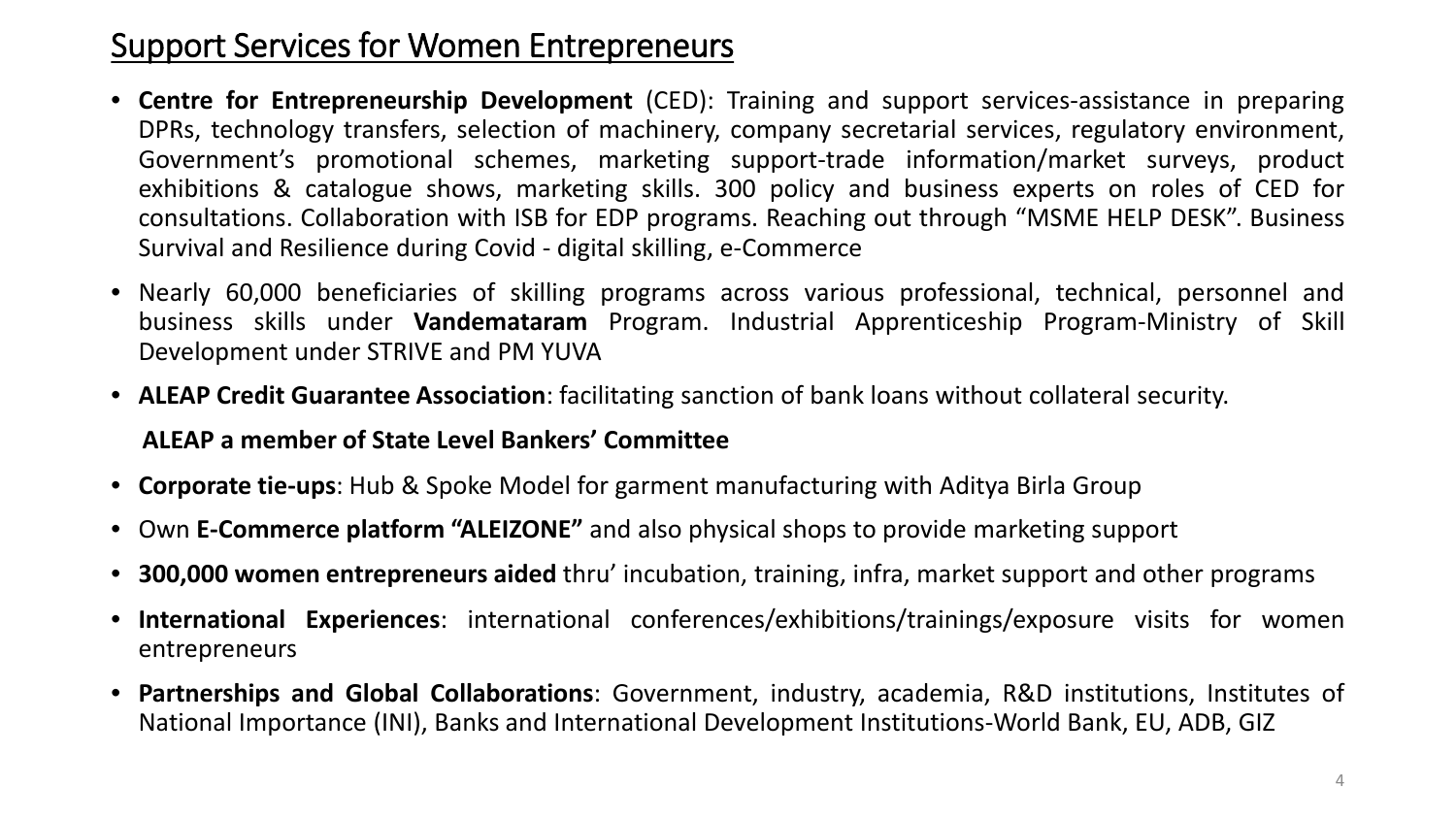## ALEAP WE HUB: Focus on Innovative Technology

- **Multi-sector Incubation Centre** for MSME start-ups under Atal Innovation Mission. Grants from Niti Aayog, Ministries of Food Processing Industries and of I.T and Electronics. Infrastructure facilities and support for Start-Ups
- **Andhra Pradesh Government decision in 1983 to reserve 30% seats for women in all technical institutes**
- Sectors:
- **Biotechnology**: cleantech/biotech applications for waste to wealth, instant diabetic breakfast, probiotics for marine pond eco-system
- **Bio-degradable technologies**-corn plastic bags, waste cloth/paper into Buddha statues, toys, handicrafts, municipal waste into bio-fuel
- **Food-processing technology**: cajoos fruit drink from cashew apple, millet-based healthy snacks, solar dehydration of fruits and vegetables (spinach mix), freeze drying/lyophilization
- **Garments and textiles**: jute products, printing machines for jute material, socks cluster with computerized machines for knitting and stitching socks, computerized embroidery machines
- **Electronics and engineering**: 3 D printing machines, makerspace and FAB LAB
- **IT and ITeS**: computers with advanced software for development of apps, designs, and development of prototypes and production, CAD/CAM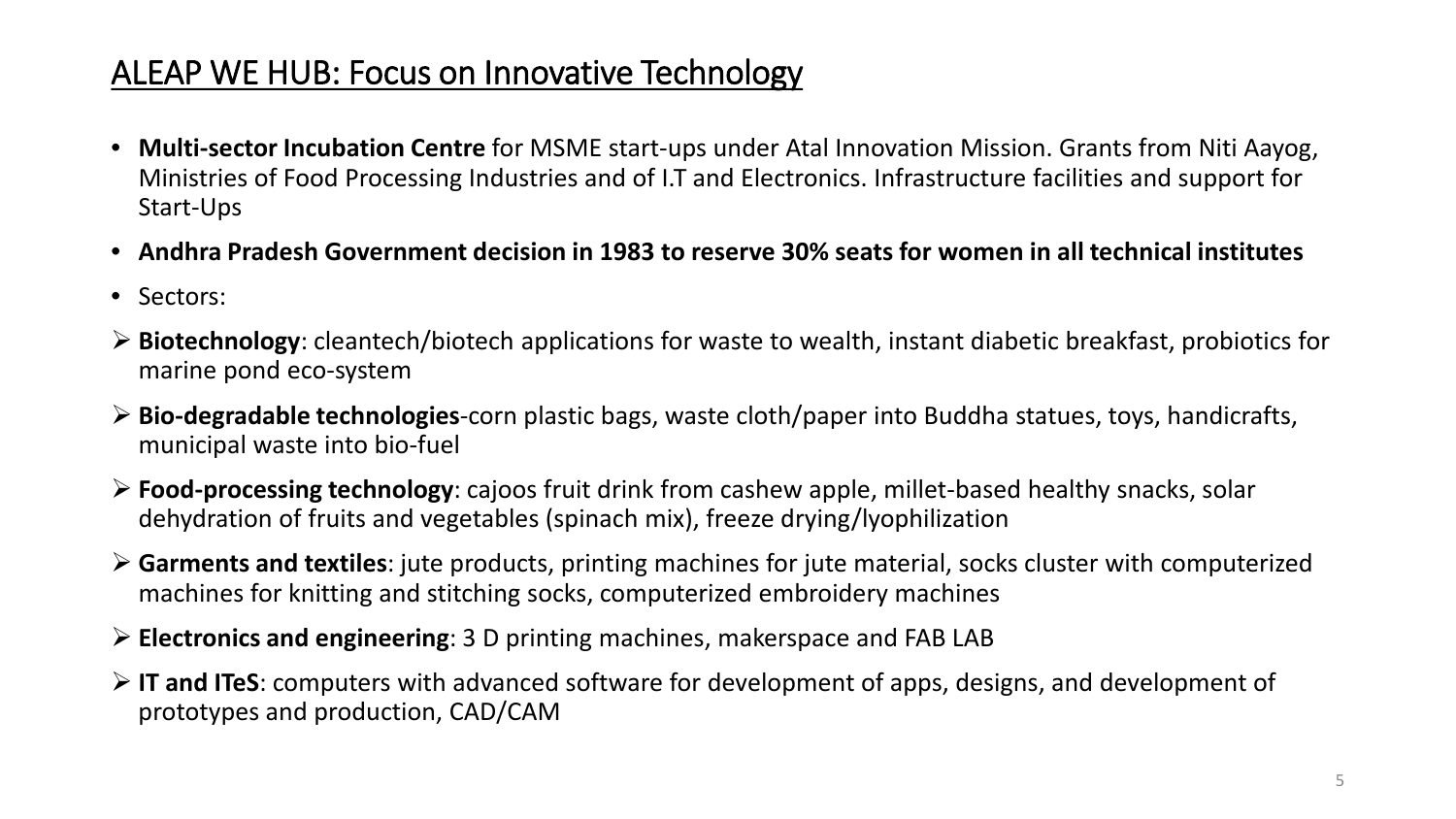From Concept to Commercialization

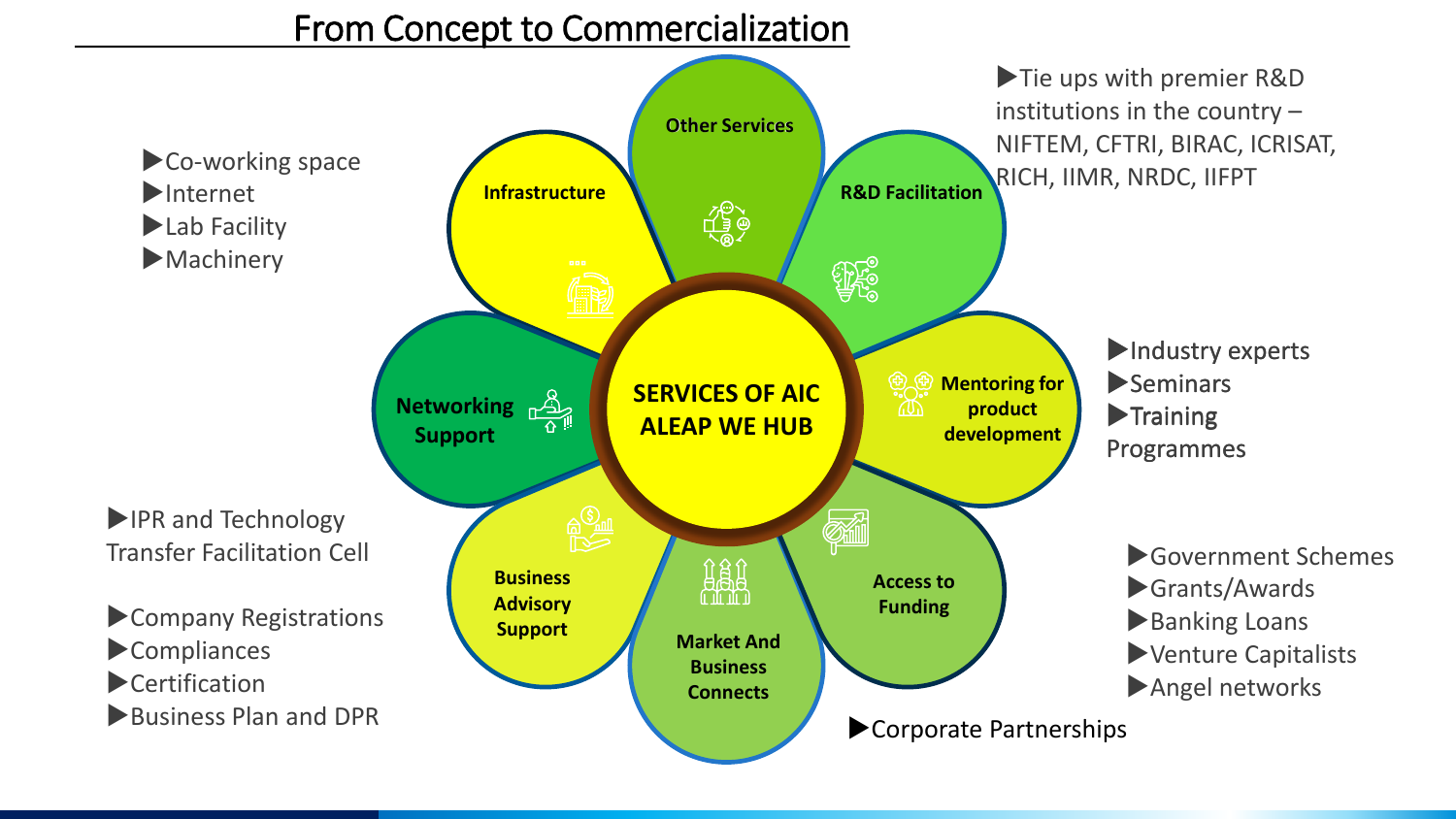**Nimaya Robotics Private Limited:**

Nimaya uses robotics for psychomotor and cognitive skills training for children with Autism and other disabilities.





Nachises **Autocracy Machinery Private Limited** building oxygen concentrators. **Founder : Santhoshi**



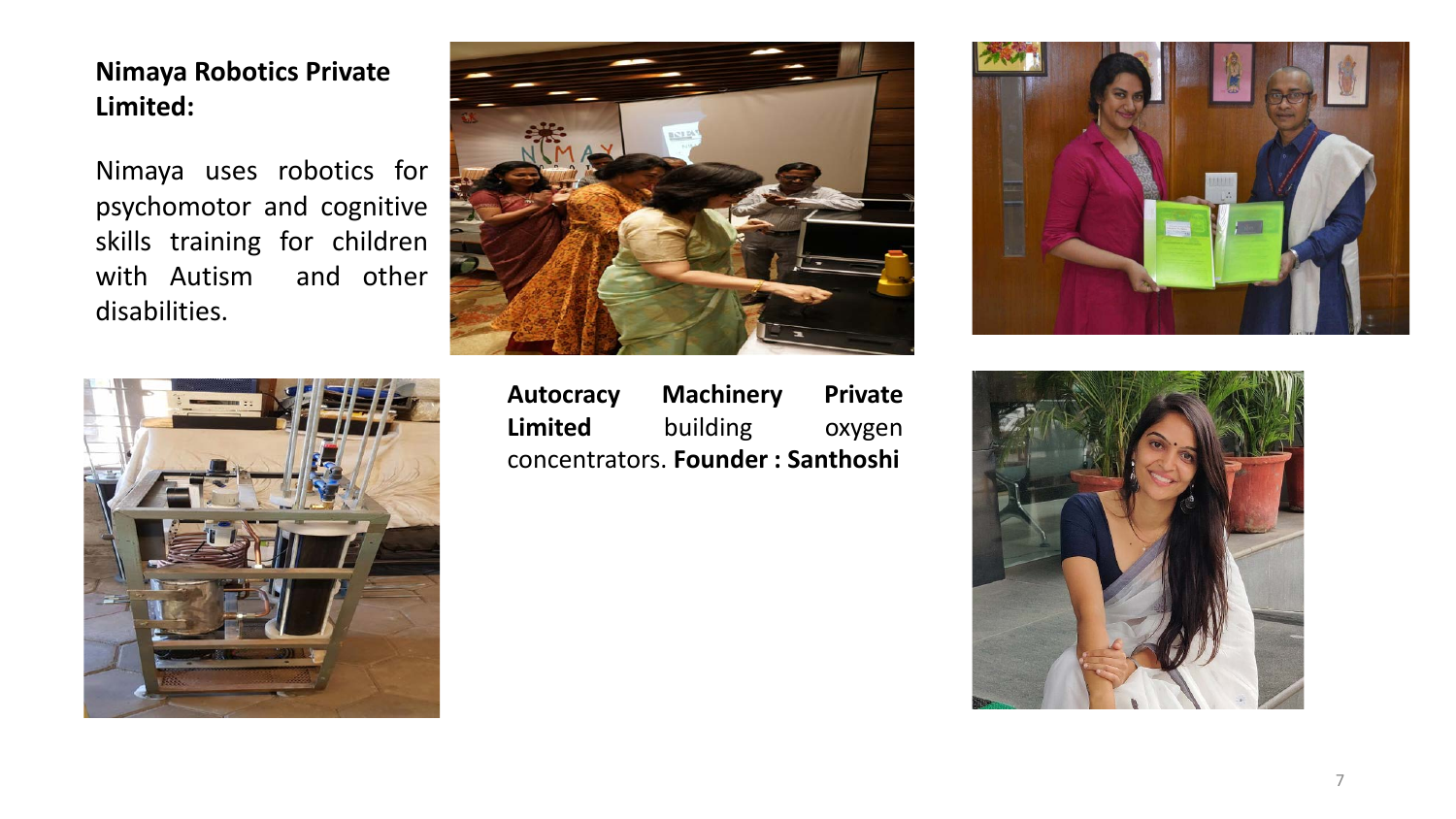**Cajoose** - Cashew apple juice, very rich in vitamin C (one cashew apple's vitamin C content 8 times that of an orange)-vital role in boosting the immune system. **Founder: Dr Uma Talasila**





Solar Dried Fruits & Vegetablesgood export potential- **Arka Foods Pvt Ltd**. **Founder: Mrs Volga**



**Millet based Foods-Nutrition diet** - **HeldyFarm Foods** nutritious immune-boosting cookies and chikkis-supplying for mid-day meals to school **Founder: Mrs Praveena**



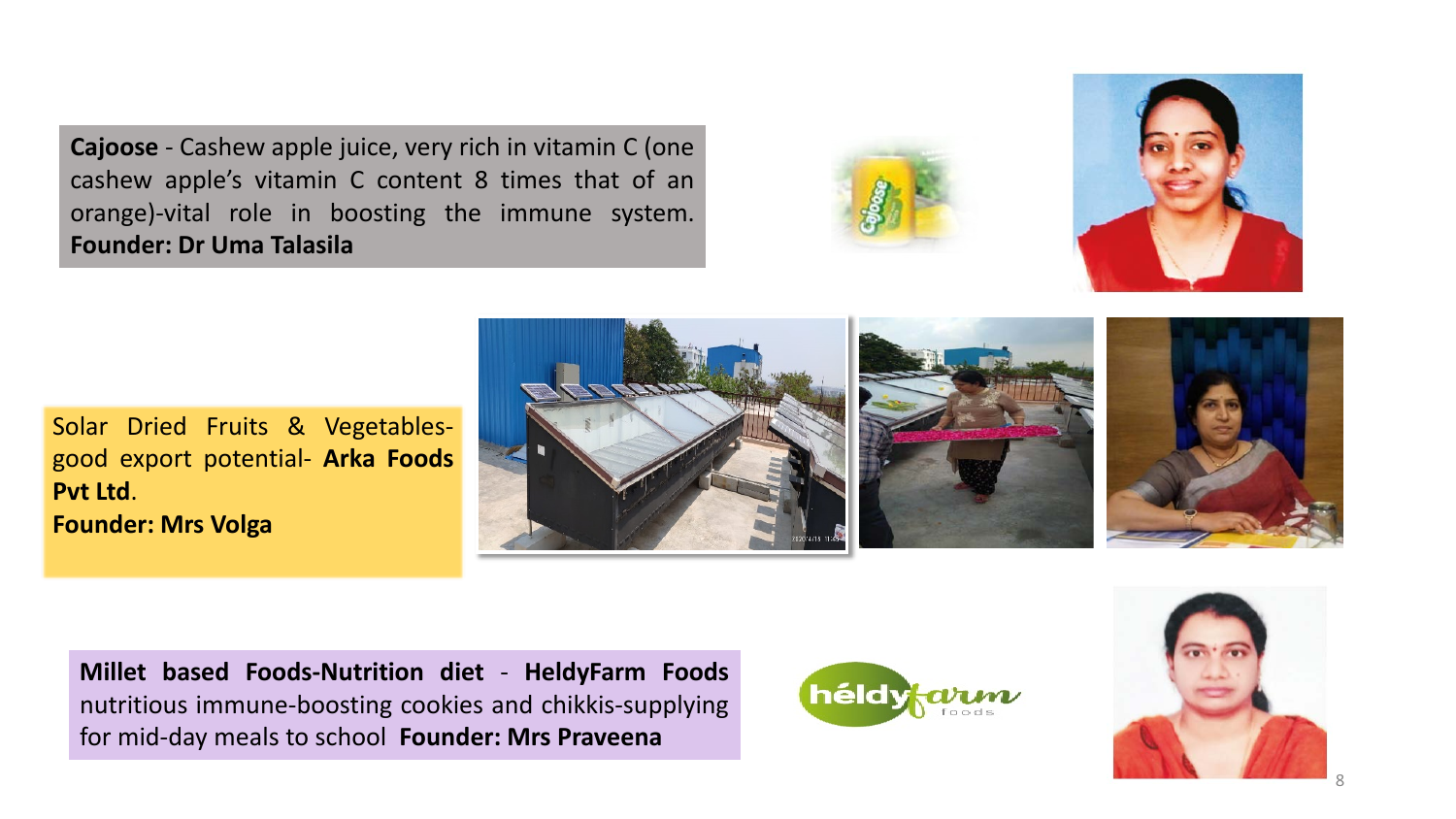# Exploring new Horizons in Regional and Global Trade

- South Asian countries have seen **sustained economic growth** over last decade of over 7.4% on average
- Yet, in South Asian region low level of intra-regional trade-just 5% of total trade with R.O.W.<br>Least integrated region of the world
- UNCTAD and ADB Study 2018: **Great potential for intra-regional trade in South Asia but several barriers:**
- 1) Poor trade facilitation, complexity and high costs of trade procedures
- 2) Under-developed logistics services
- 3) Trade finance barriers
- 4) Non-harmonization of certification and labeling requirements
- 5) Non-tariff barriers such as TBT, quantity controls over essential commodities
- 6) Low level of B2B contacts/networking. FIEO has no formal links to counterpart institutions
- 7) Historic political animosities

**Can women entrepreneurs of South Asia work together to overcome/mitigate these barriers?**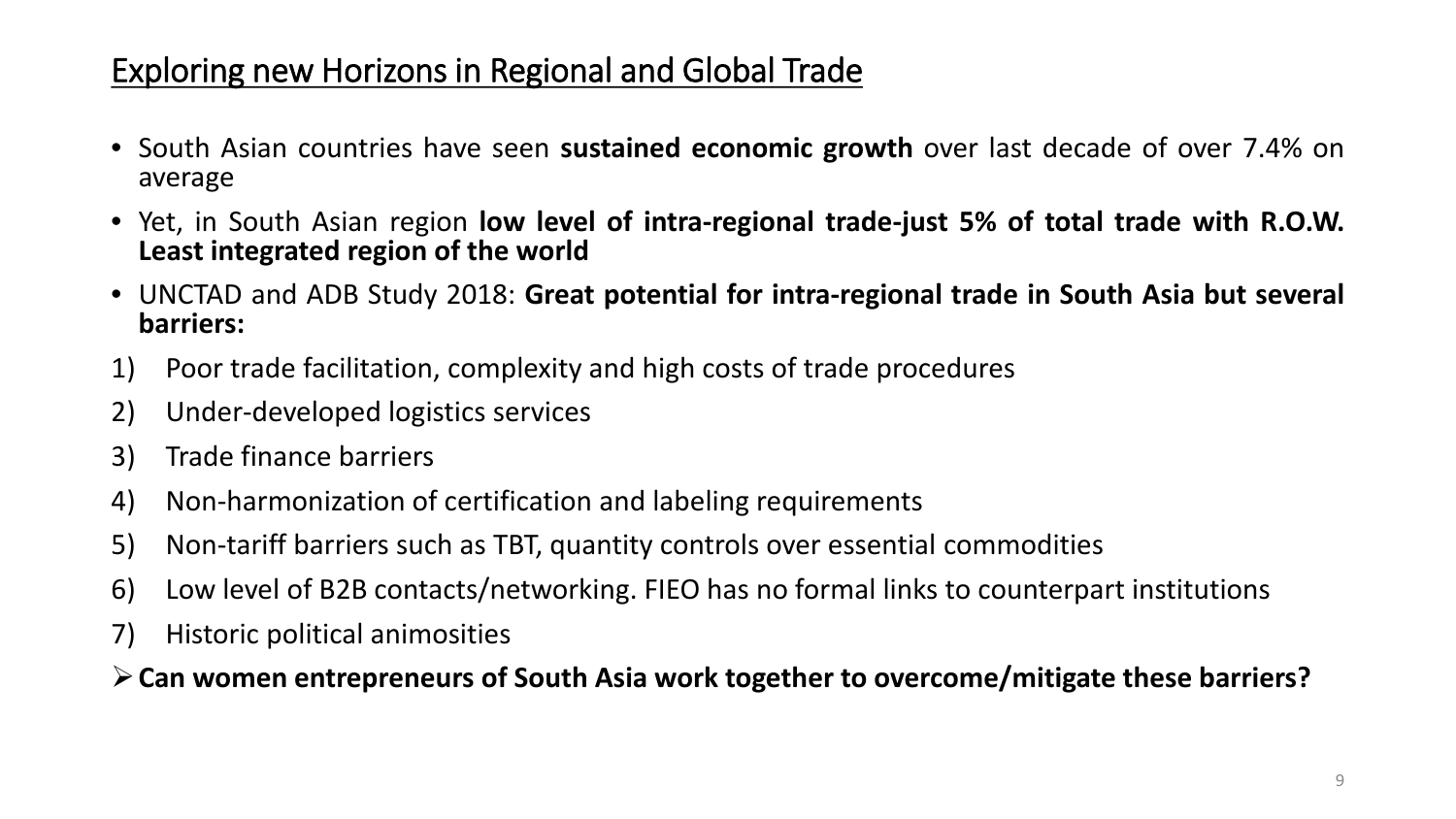## Promoting South Asian Women in Trade: Initiative of WE ITTC

- **Women Entrepreneurs International Trade and Technology Centre** (WE ITTC). <sup>A</sup> Not-for-Profit company promoted by ALEAP and SAWDF with the objectives of :
- i) promoting the **participation of South Asian women** entrepreneurs in regional and global trade
- ii) providing women entrepreneurs **access to technologies** to assist them in manufacturing high-tech, innovative products which are globally competitive
- **Exhibition and Marketing Centre**-WE ITTC setting up facility near Hyderabad with grant from Government of India **i)** to hold exhibitions/trade fairs, B2B meets, buyer-seller meets, conferences and seminars. **ii)** to provide comprehensive support services through accredited agencies such as testing facilities for export products, packaging and labeling services, insurance and freight forwarding services, port services, banks for providing export finance **iii)** to maintain trade data, market surveys.
- **Regional E-Commerce Platform** for South Asia and the ASEAN: proposed collaboration between WE ITTC, ALEAP, SAWDF, AWEN and UNESCAP. Access to internet for women in South Asia and ASEAN crucial-need for policy advocacy with Governments of the Region
- **Training programs in trade-related matters/procedures**
- **i) WTO programs** for South Asian women-Rules governing international trade, Tariffs, NTBs, Trade Facilitation etc
- **ii) Indian Institute for Foreign Trade and Centre for WTO Studies-**programs for South Asian women in Trade Policies, Export-Import Procedures, product standards, labelling and packaging standards prevailing in South Asian countries
- **iii) Long term training for young professional women trade consultants and apprenticeship in Trading Houses**